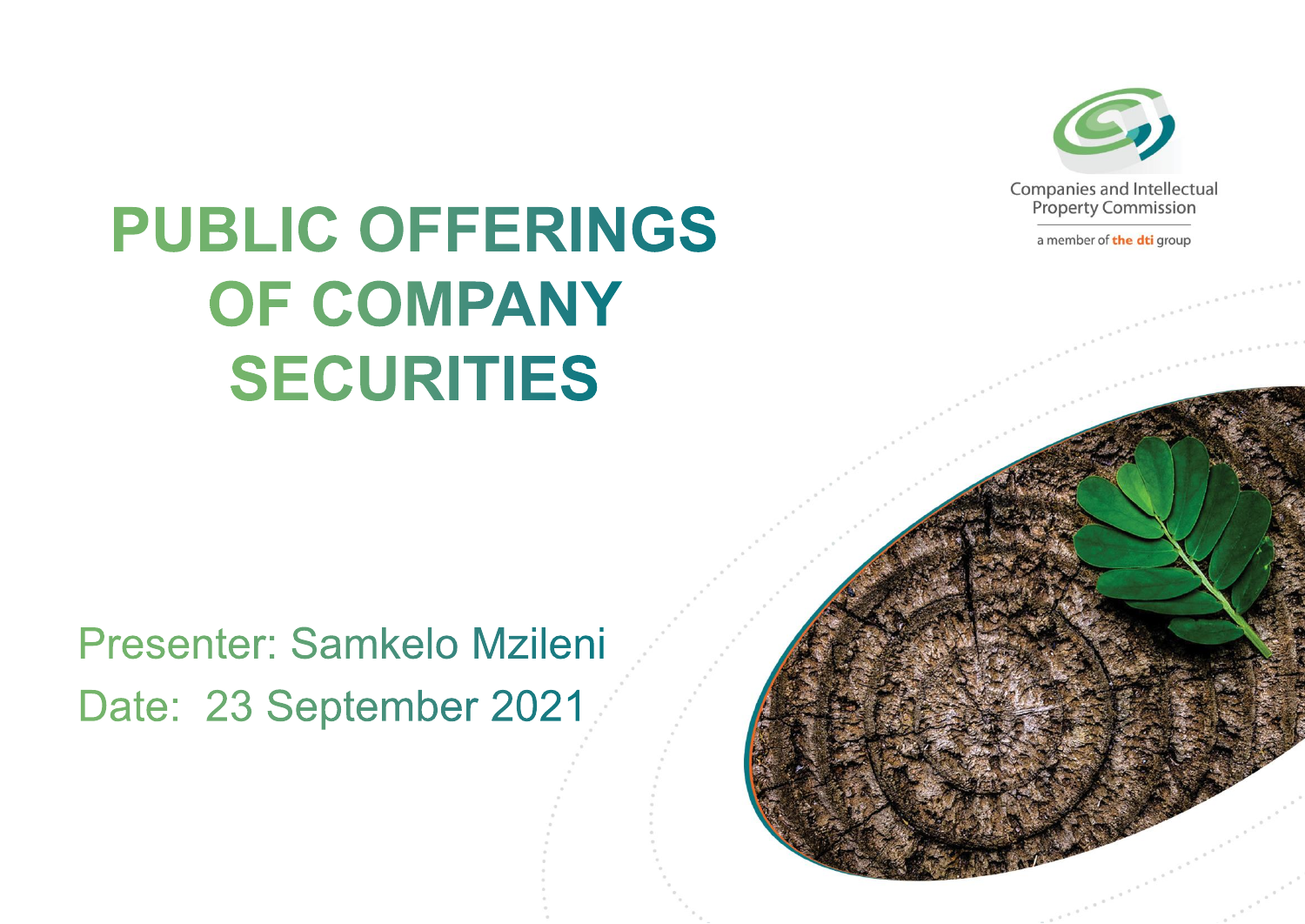## **AGENDA**

- 1. Mandate
- 2. Prospectus Registration
- 3. Documentation To Be **Submitted With Prospectus**
- **4. Registration Of Final Prospectus**
- 5. Reporting Requirements After **Registration (6 Months)**
- **6. Reporting Requirements After Registration (12 Months)**
- **7. Expected Timelines**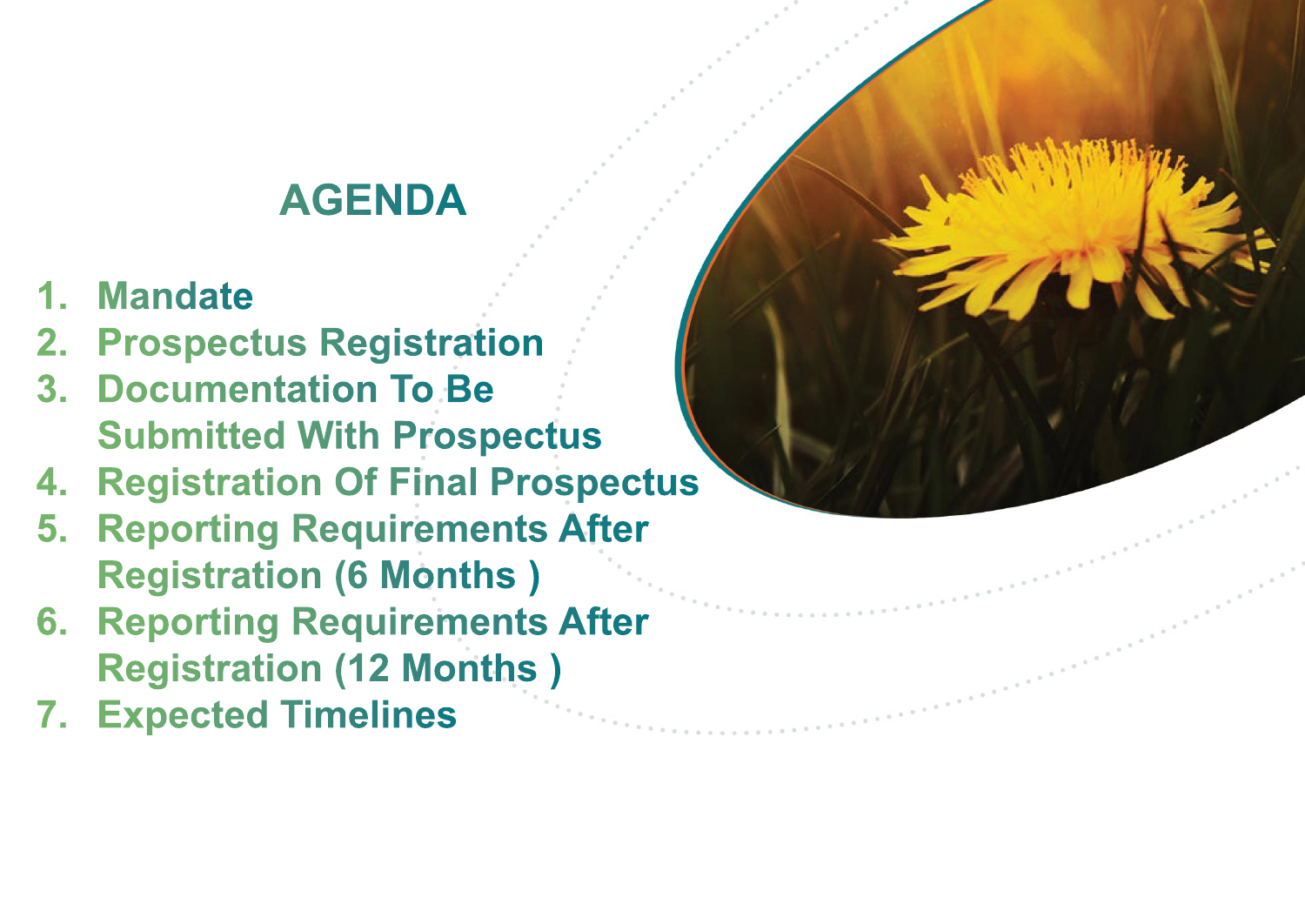

- CIPC is an institution of the State operating within public administration but outside of the public service.
- Established in terms of Section 185 of the Companies Act 71 of 2008, as amended (the Act).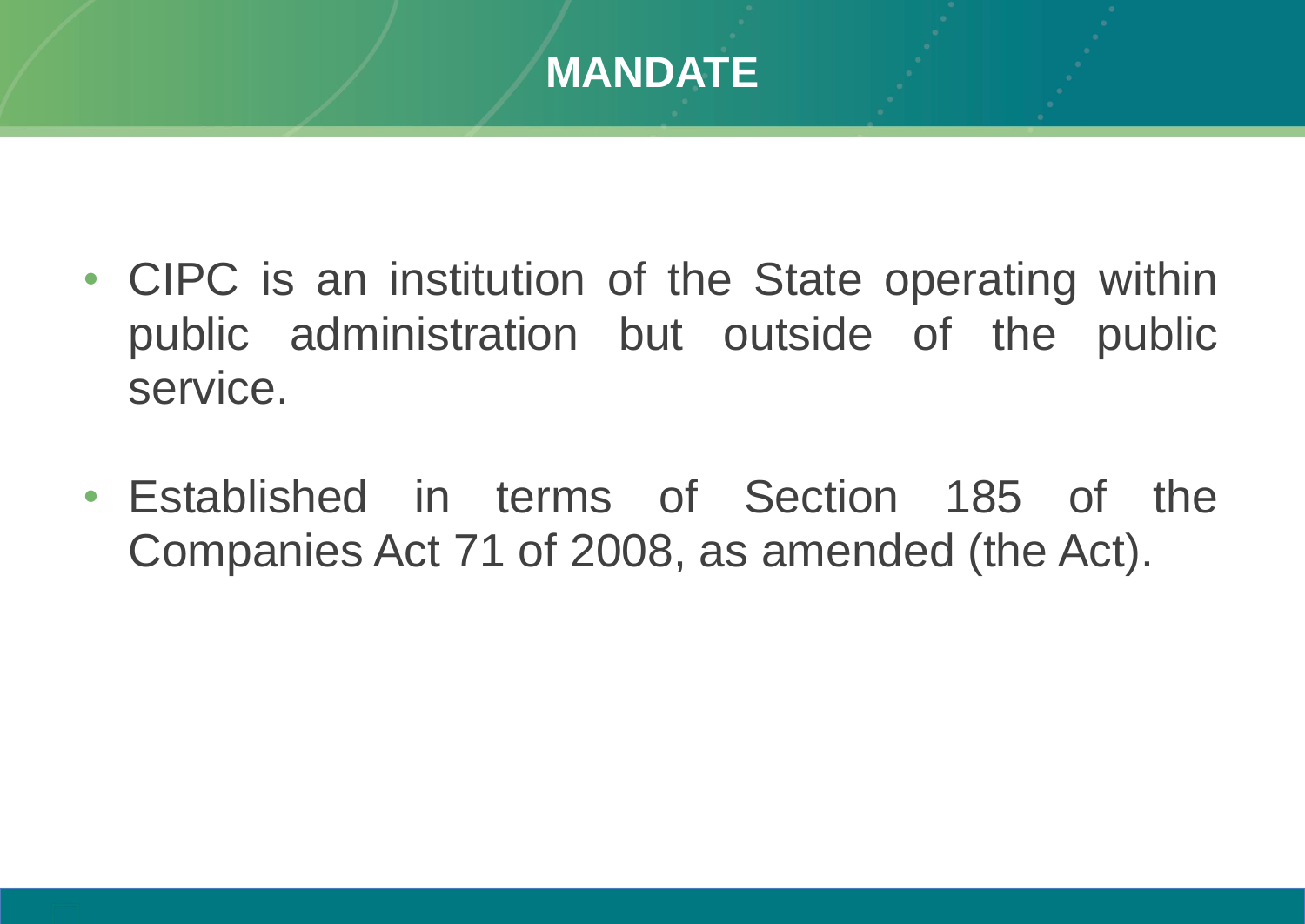## **MANDATE**

### **CIPC Objectives**

- Registration of Companies, Co-operatives and Intellectual Property rights and the maintenance thereof
- Disclosure of information on its registers
- *Enforcement of the relevant legislation*
- Promotion of education & awareness of Company and Intellectual Property Law
- Licensing of business rescue practitioners
- Monitoring compliance with and contravention of financial reporting standards, and making recommendations thereto
- Report, research and advise the Minister on matters of national policy relating to company and intellectual property law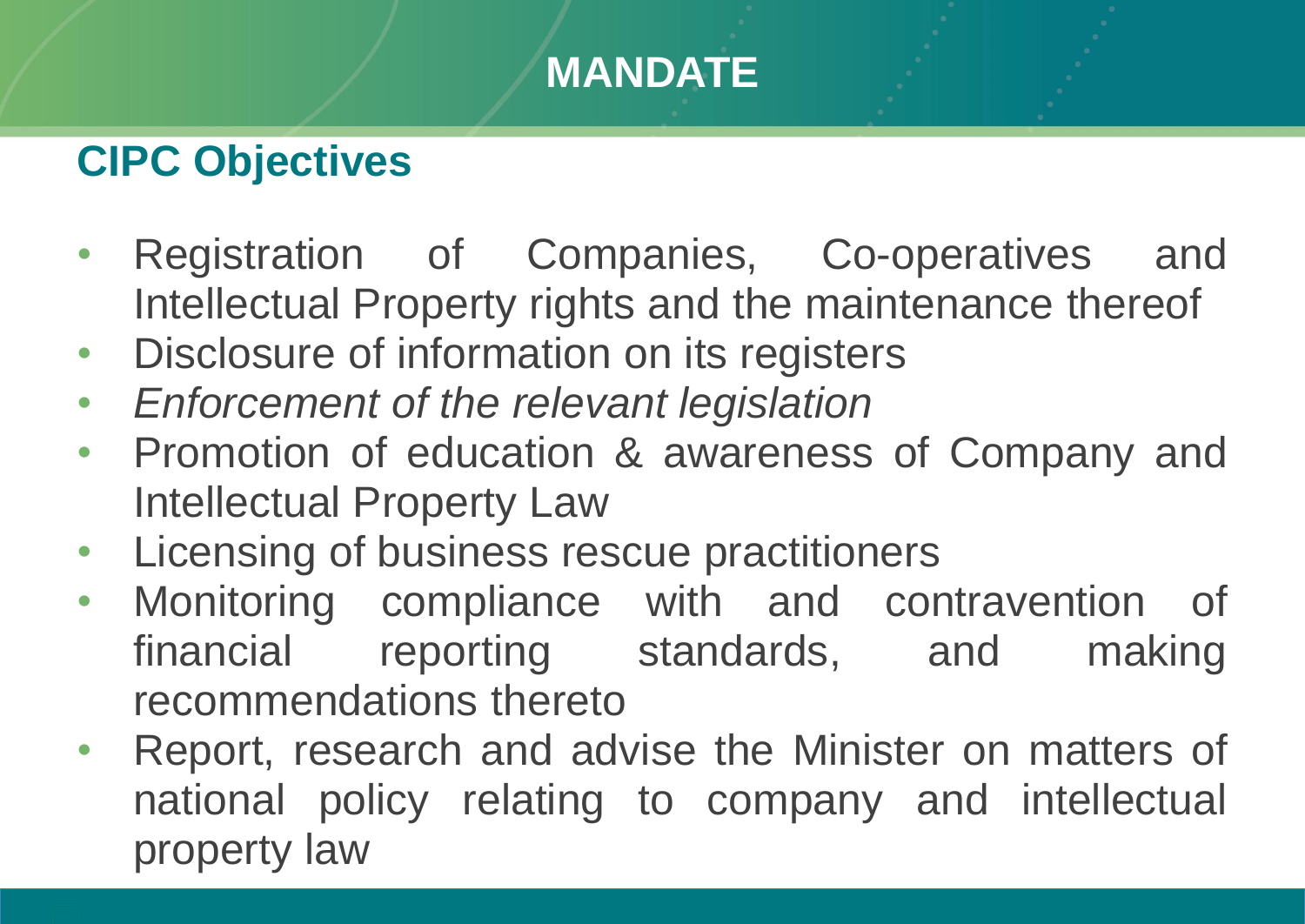#### **MANDATE CONTINUE**

- Corporate Compliance & Disclosure Regulation (CCDR) is a unit within CIPC that falls under enforcement.
- In addition to specific enforcement functions as stipulated in the Act, we are also empowered in terms of Section 187(2)(b) to monitor proper compliance of the Act.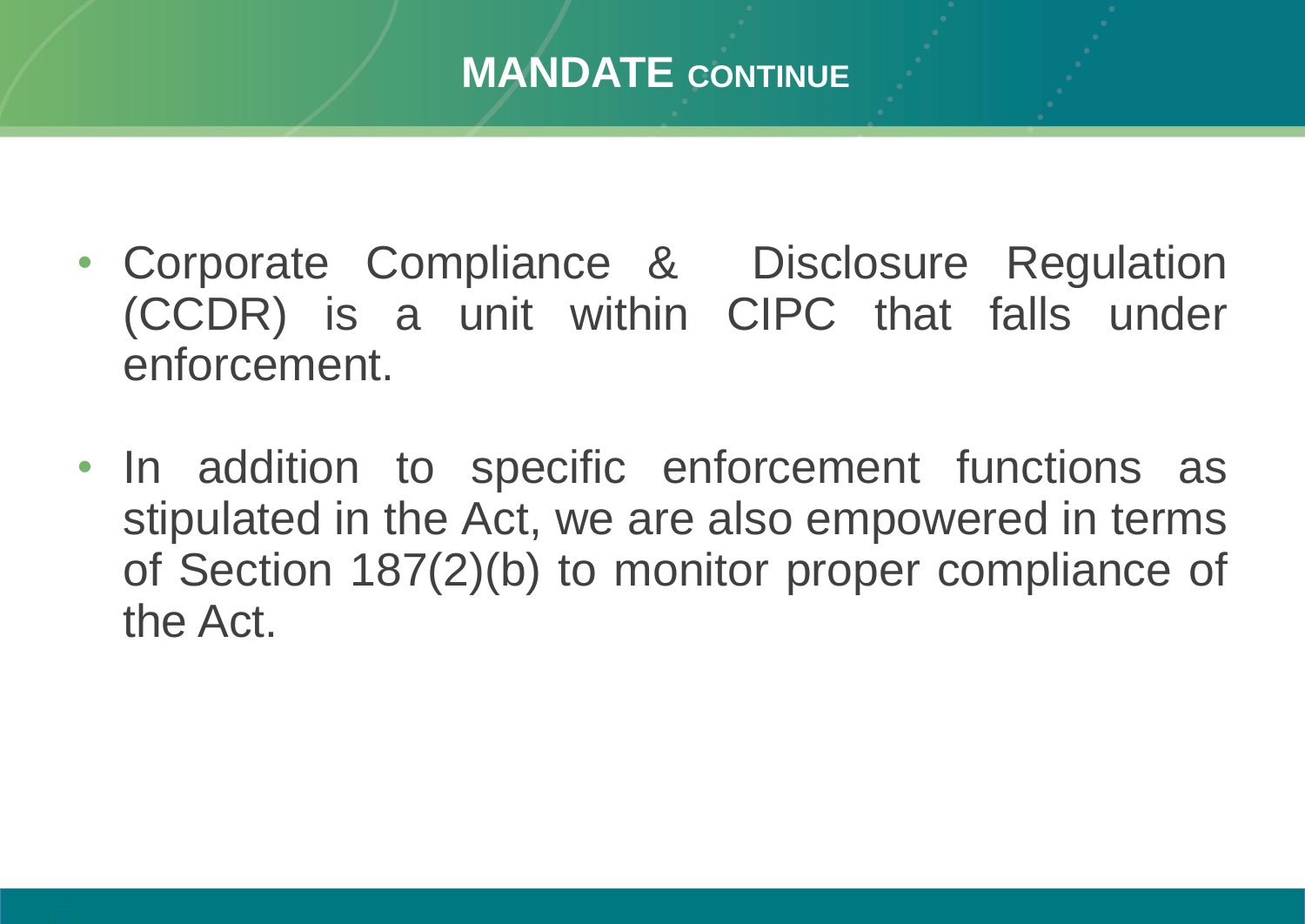#### **MANDATE CONTINUE**

- CCDR conducts pro-active monitoring.
- CCDR also deals with registration of Prospectus.
- Prospectus registration or Public Offering of Company Securities is dealt under Chapter 4 of the Companies Act 71 of 2008, as amended.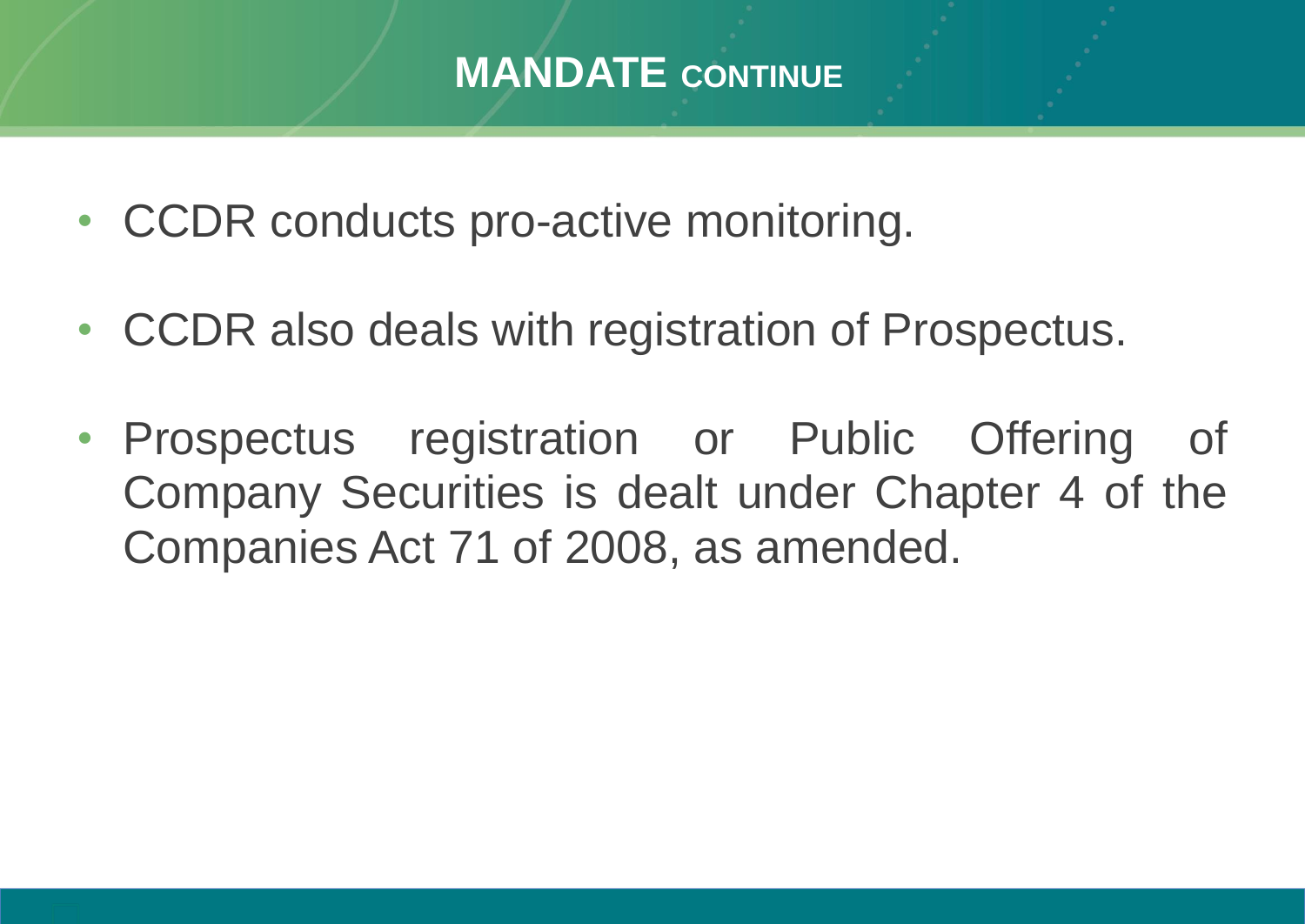### **PROSPECTUS REGISTRATION**

- Prospectuses (a kind of information brochure / electronic) relative to both listed and unlisted **Companies**
- CCDR is tasked with vetting and registration of prospectuses
- CCDR must ensure compliance in terms of proper disclosure of information so as to ensure that potential investors make informed decisions.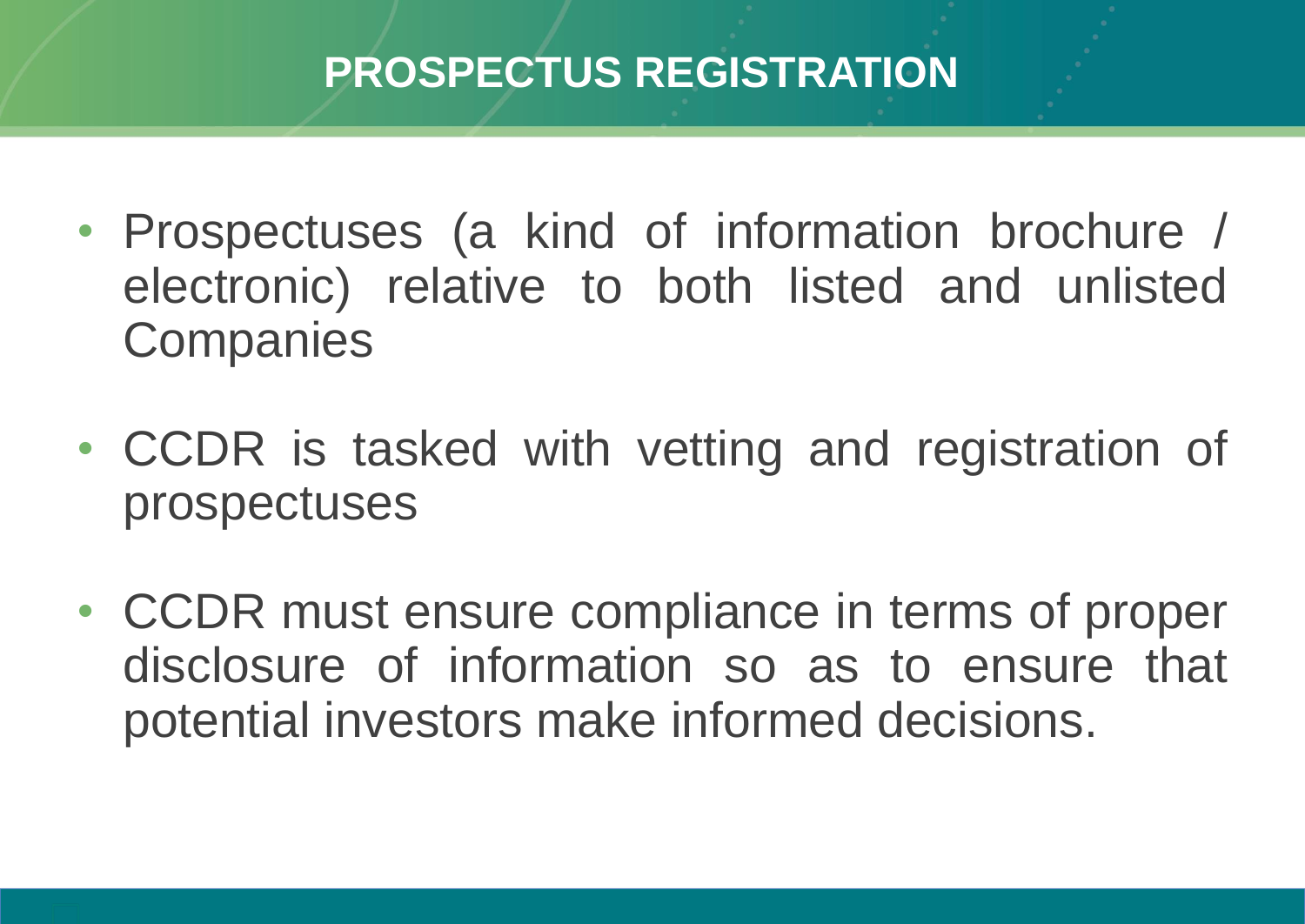#### **PROSPECTUS REGISTRATION CONTINUE**

- A checklist on our administrative requirements, also see regulations for further details:
	- Chapter 4 provisions of the Act
	- Sec 95 Application and Interpretation of Chapter
	- Sec 96 Offers that are not offers to the Public
	- Sec 99 General restrictions on offers to the public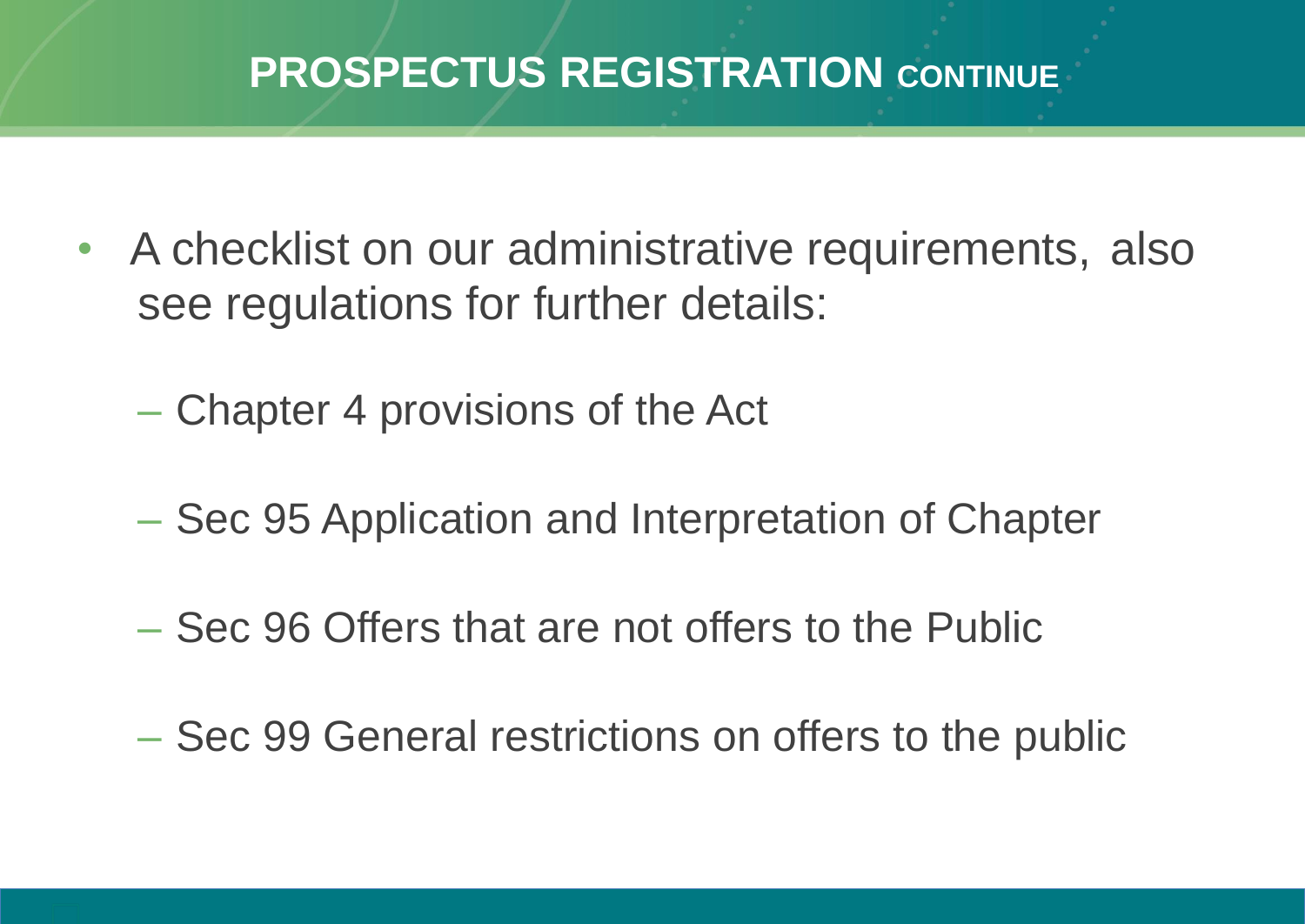#### **PROSPECTUS REGISTRATION CONTINUE**

- Sec 100 Requirements concerning prospectus:
	- CIPC procedure in vetting prospectus
	- Draft prospectus is received and vetted @ R2000
	- Identified comments sent
	- Final is the response and examined, and if all is well and accepted it is registered @ R5000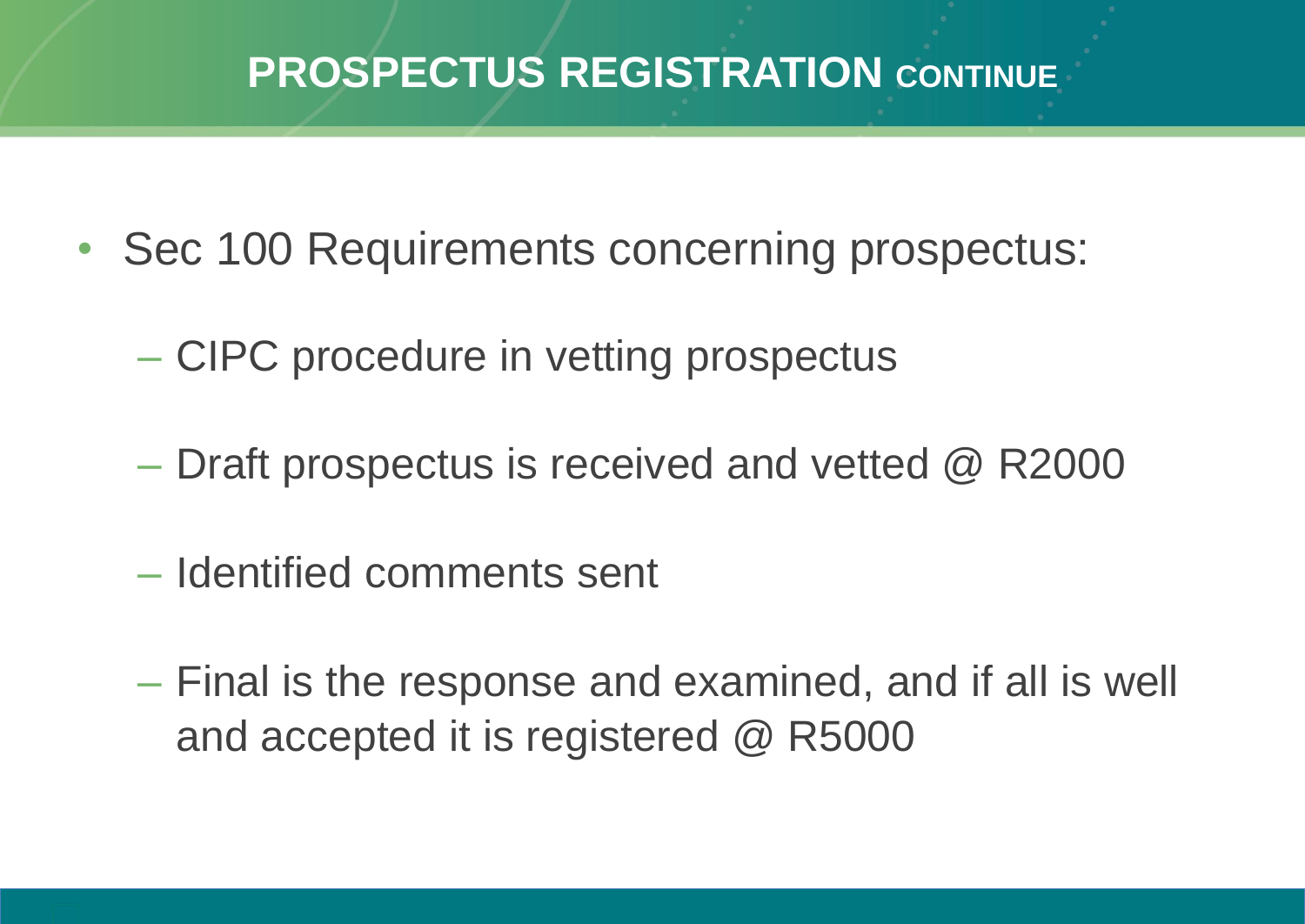#### **DOCUMENTATION TO BE SUBMITTED WITH PROSPECTUS ( AS PER CIRCULAR ON WEBSITE)**

- Both soft and hardcopies of signed and dated prospectus
- Completed CoR 46.4
- Certified ID copies of directors and applicant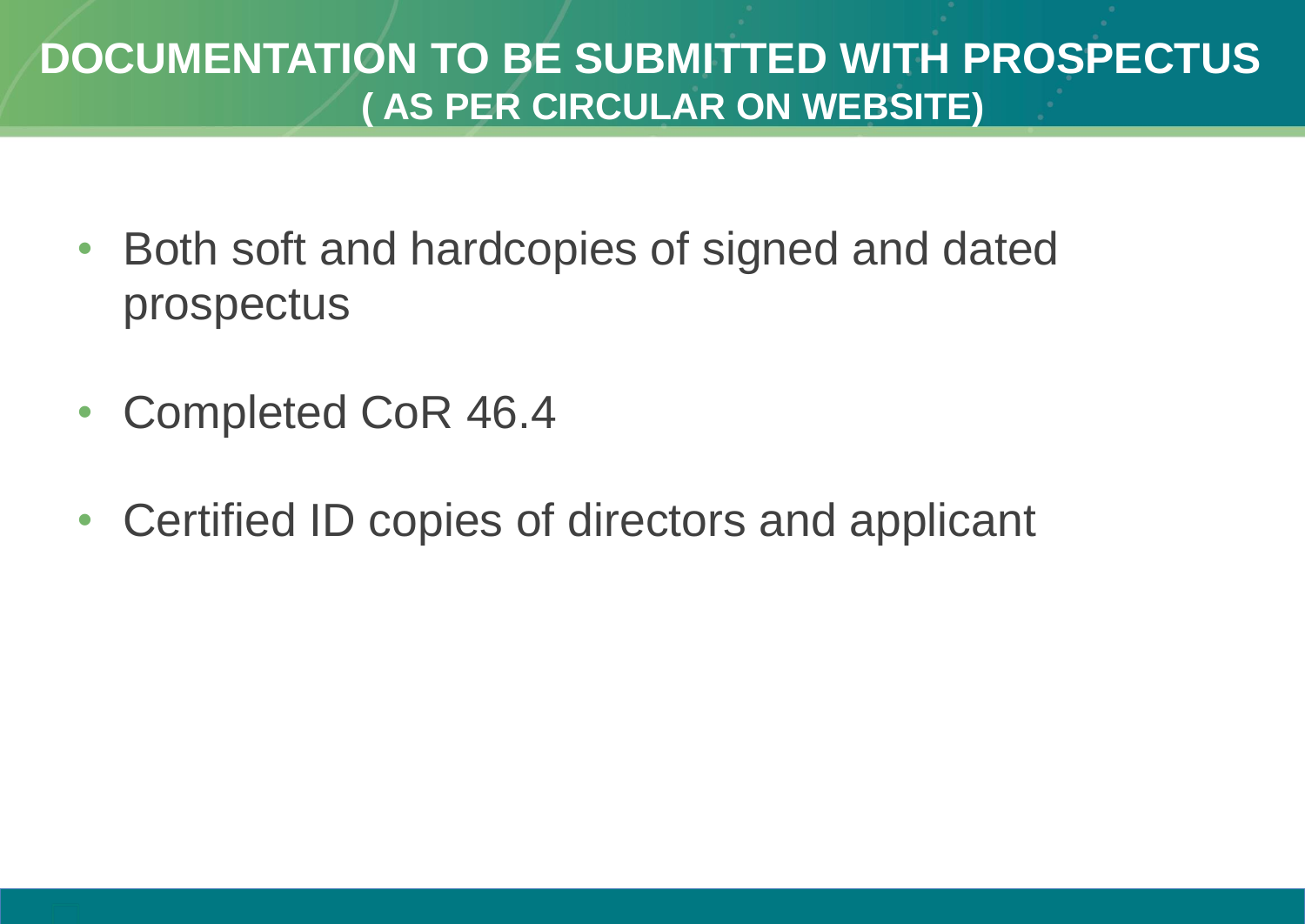### **REGISTERING FINAL PROSPECTUS**

- Soft and hardcopies of signed and dated prospectus
- Disclosing risks in tabular format
- Original underwriting affidavit
- Original letters of consent
- Directors power of attorney
- Material contracts
- Cor46.4
- Certified ID copies of directors and applicant
- All special resolutions registered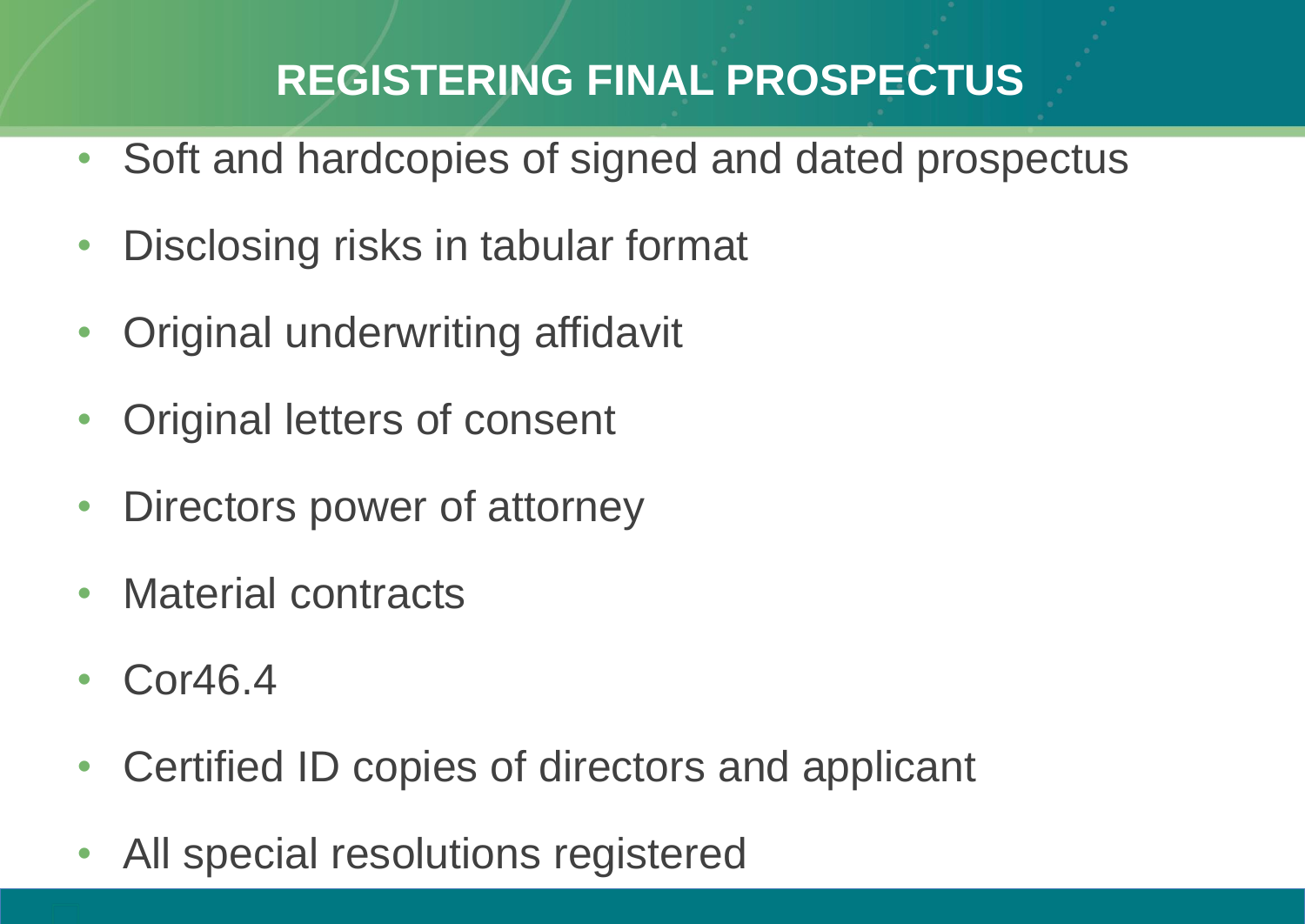#### **REPORTING REQUIREMENTS AFTER REGISTRATION (AT CLOSE OF OFFER)**

- At close of offer:
	- Declare number and rand value of shares issued.
	- Provide a copy of the circulated prospectus.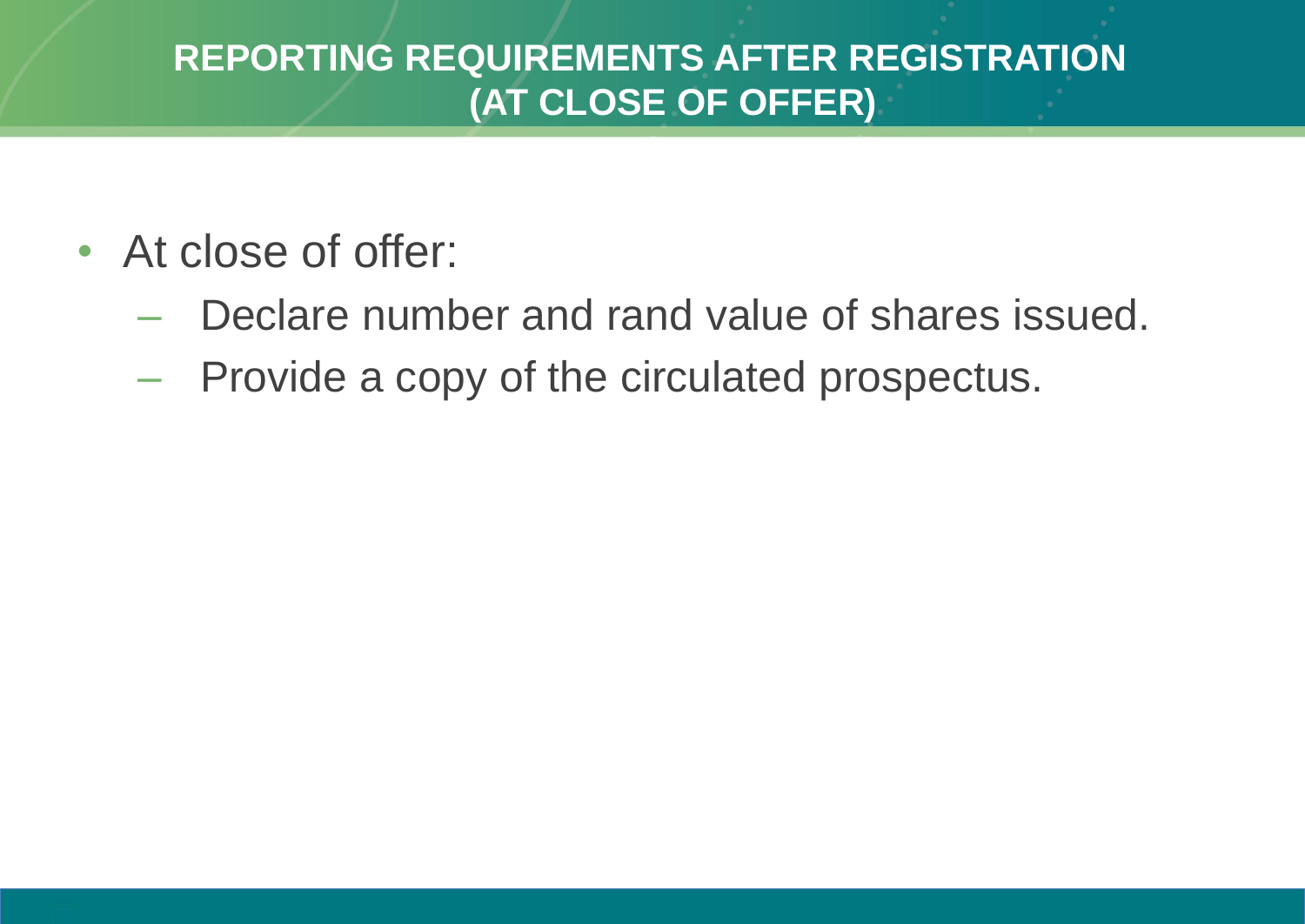#### **REPORTING REQUIREMENTS AFTER REGISTRATION (6 MONTHS AFTER CLOSE OF OFFER)**

• Declaration that terms and conditions of the prospectus are complied with.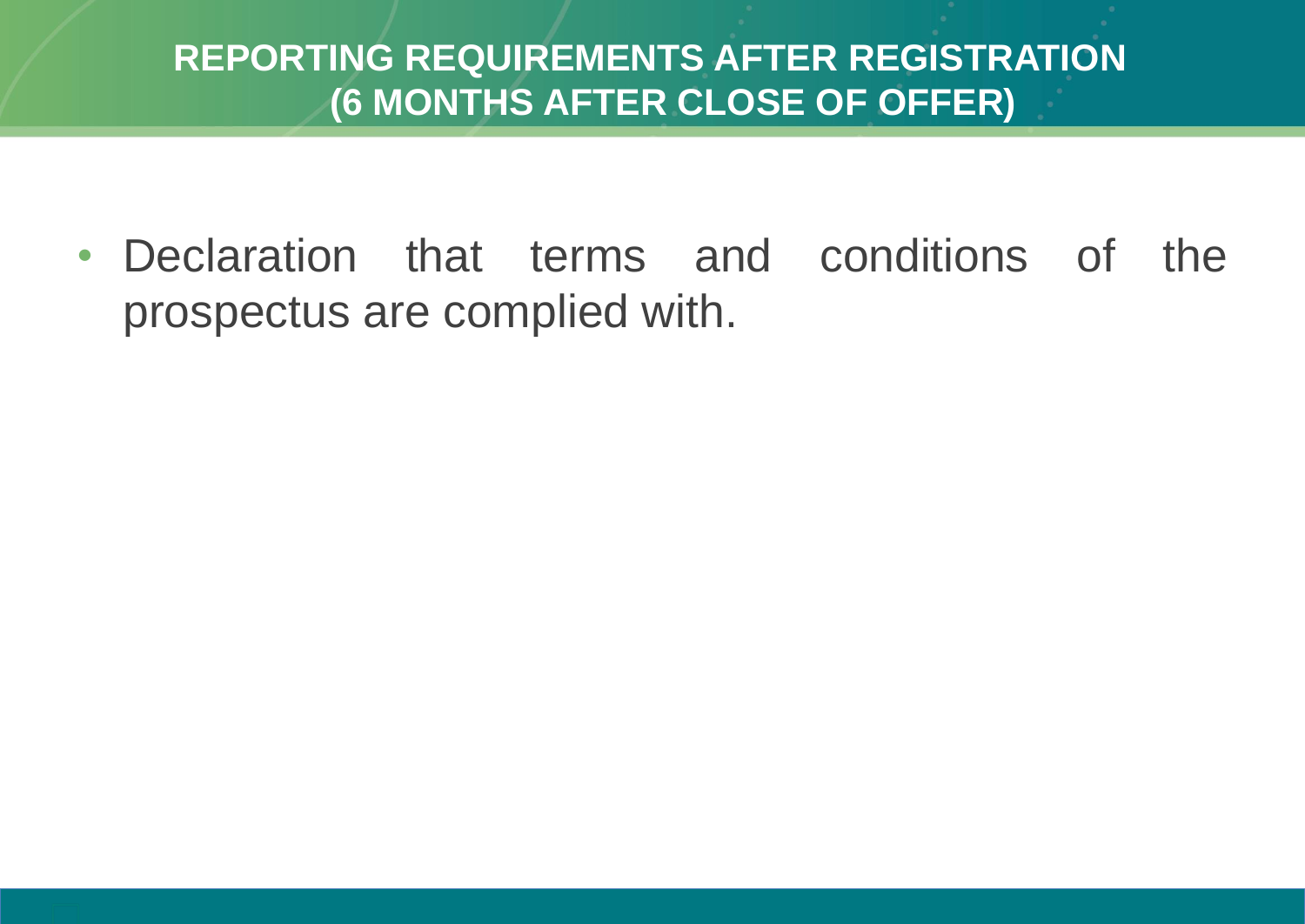#### **REPORTING REQUIREMENTS AFTER REGISTRATION (12 MONTHS AFTER CLOSE OF OFFER)**

- Provide Audited Financial Statements
- Declaration that terms and conditions of the prospectus are complied with.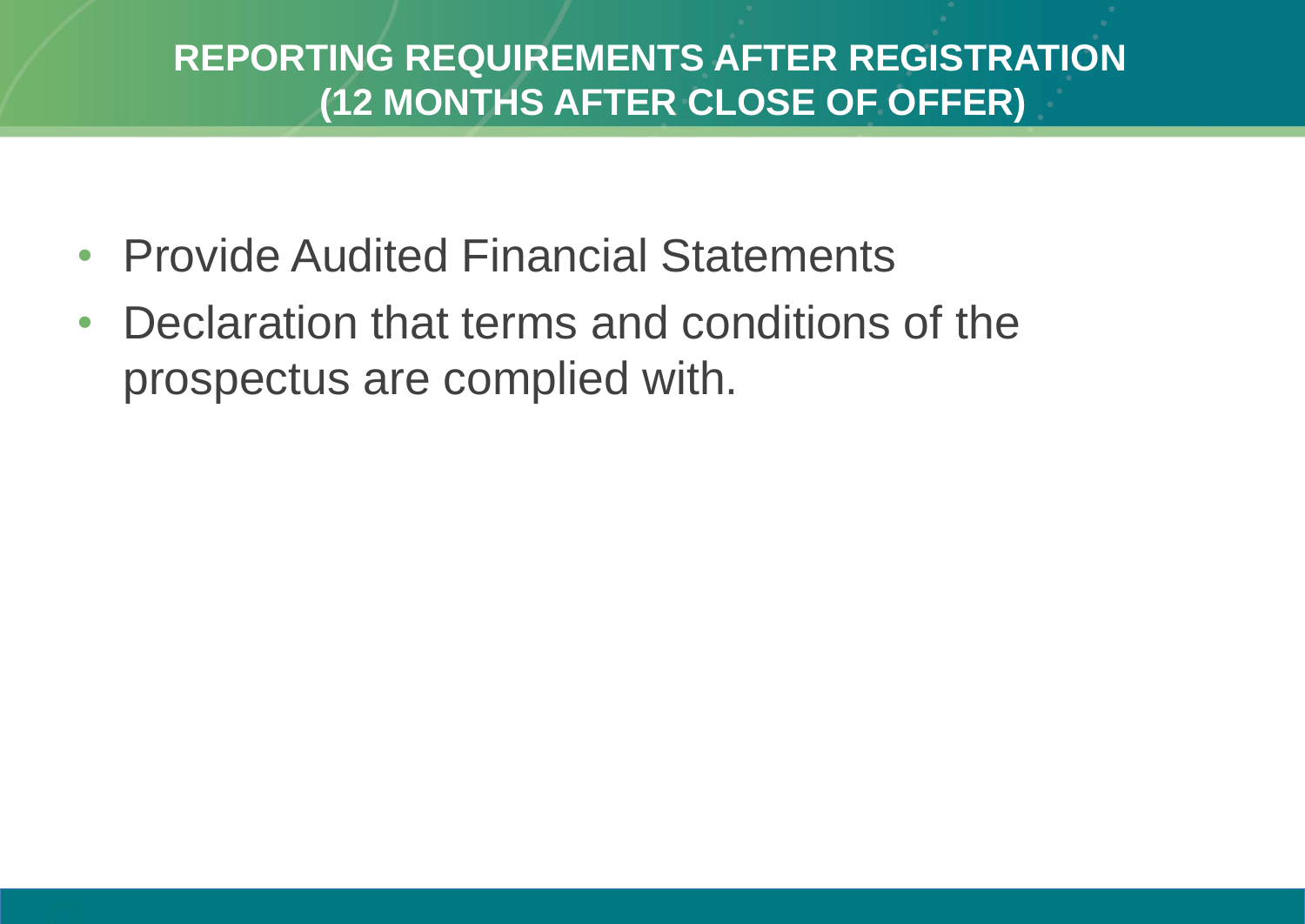#### **EXPECTED TIMELINES**

- Received before Wednesday close of business, to be processed on the Friday of same week.
- Request acknowledgement of receipt if not received within 24 hours.